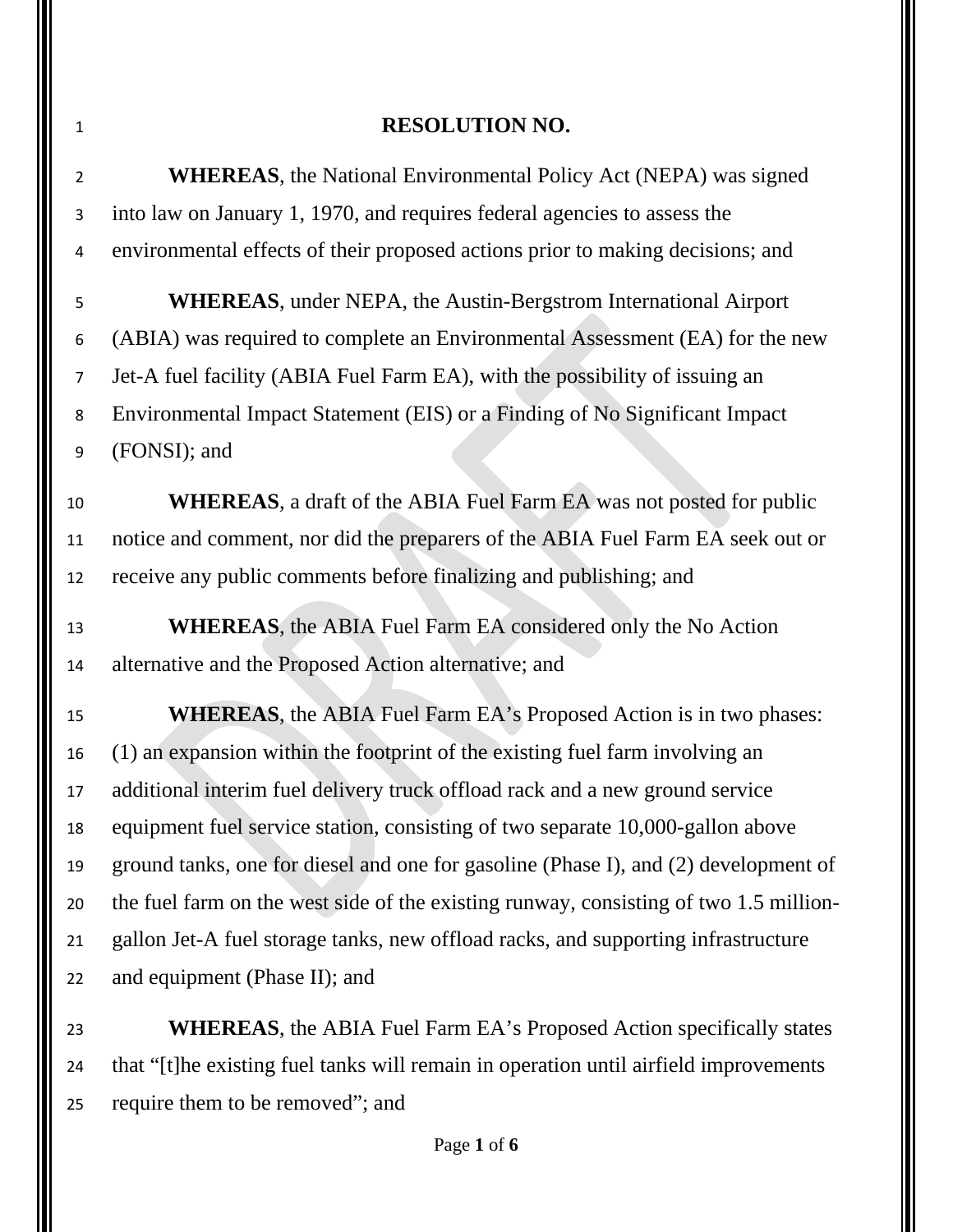**WHEREAS**, on October 30, 2018, during a regular Council work session meeting, City Council was presented with an Airport Layout Plan graphic, but not a draft of the 2040 Master Plan guidebook, which includes a discussion of alternatives analyzed, among other topics; and

**WHEREAS**, the Airport Master Plan was published in December 2018; and

 **WHEREAS**, the Airport Master Plan included an alternatives analysis that considered only one scenario to plan for aircraft fueling: expansion of the existing fuel farm area that will provide capacity for the next 20 years; beyond the 20-year time horizon, to relocate the fuel facility to the west side of the airport; and

 **WHEREAS**, the Airport Master Plan considered that the existing fuel farm will only need to be relocated when the third parallel Runway 17C-35C is constructed in the future, and the latest Airport projects underway do not yet include design or construction of the third runway; and

 **WHEREAS**, the Airport Master Plan states in the alternatives analysis that "this environmental evaluation is intended to support the master planning process and does not assess potential environmental impacts at the NEPA level;" and

 **WHEREAS**, neither the Airport Master Plan nor the ABIA Fuel Farm EA considered any other alternative locations to relocate the fuel facility other than the west side of the airport; and

 **WHEREAS**, the Airport Master Plan acknowledges that the community closest to the proposed fuel farm is considered an Environmental Justice (EJ) community and that future studies would be required to determine the potential impacts of airport development activities on EJ communities per Executive Order 12898, which requires all federal agencies to consider whether their programs,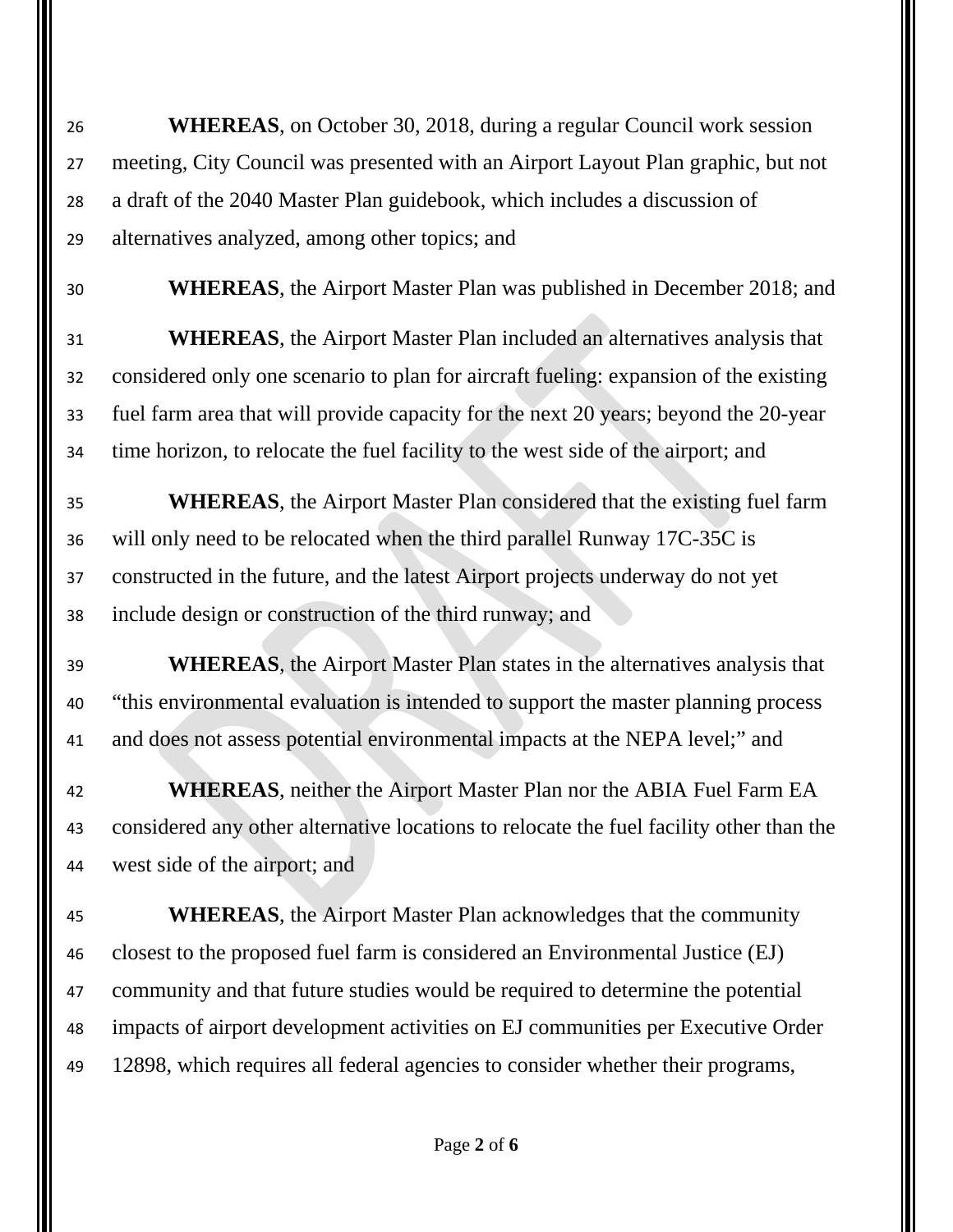policies, and activities would have disproportionately high and adverse human health or environmental effects on minority and low-income populations; and

 **WHEREAS**, the EA failed to conduct the EJ analysis required by Executive Order 12898, and instead summarily concluded that environmental justice impacts are not anticipated because the fuel farm relocation project will be contained primarily on airport property; and

 **WHEREAS**, EPA guidance documents recognize the need for meaningful engagement with the affected community, particularly where those communities are EJ communities, before decisions are made regarding a development that may affect those communities; and

 **WHEREAS**, "meaningful engagement" with the affected community generally includes early and consistent engagement with the affected community and ensures that: (1) the potentially affected populations have an appropriate opportunity to participate in decisions about a proposed activity that may affect their environment and/or health, (2) the population's contribution can influence the proposed decisions, and (3) the concerns of all participants involved will be considered in the decision-making process; and

 **WHEREAS**, the affected community was not meaningfully engaged before the EA was prepared for the proposed relocation of the fuel farm; and

 **WHEREAS**, the Airport is currently subject to ABIA Development Ordinance No. 20120628-014, which grants specific variances to City Code related to development within the Critical Water Quality Zone and Water Quality Transition Zones; and

 **WHEREAS**, in October 2013, City Council approved a new Watershed Protection Ordinance with the intention of improving creek and floodplain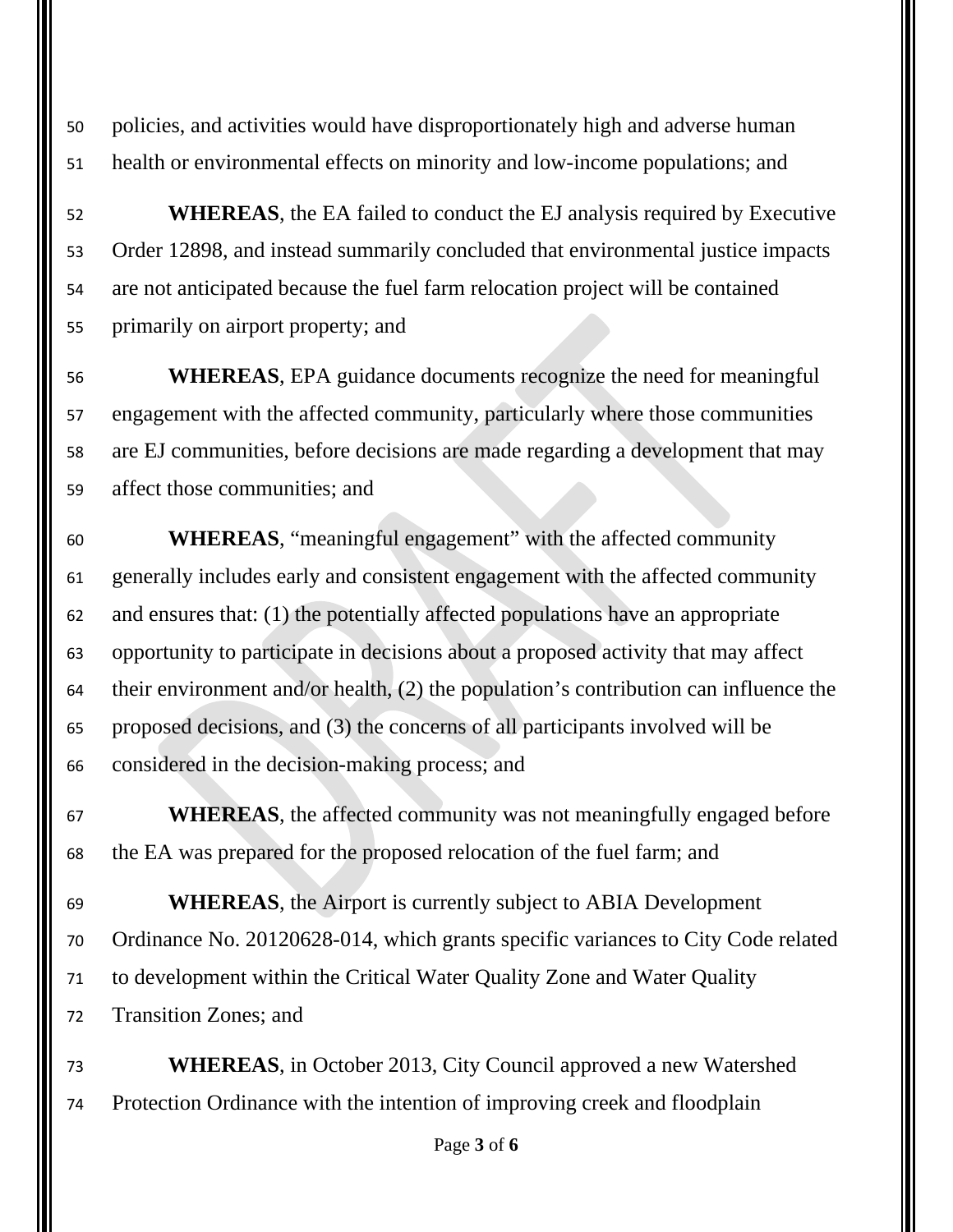protection and simplifying development regulations by minimizing the impact on the ability to develop land within the City; and

 **WHEREAS**, the current ABIA Development Ordinance took effect July 9, 2012, meaning the Airport is not subject to the 2013 Watershed Protection Ordinance; and

 **WHEREAS**, the ABIA Development Ordinance requires administrative review and approval at least every ten years, and the Airport Master Plan recommended that prior to significant construction of projects identified within the first phase of implementing the Master Plan, ABIA modifies the current development ordinance to take into account the latest Watershed Protection Ordinance and other relevant provisions in City Code; and

 **WHEREAS**, it is essential that we understand the legacy of environmental injustice and racism associated with historical major oil company gasoline tank farm locations in East and Southeast Austin; and

**WHEREAS**, the City is desirous of providing information to the residents of Southeast Austin related to the Jet-A fuel storage project, to support the City's commitment to preserving environmental altruism; and

 **WHEREAS**, communities of color disproportionately experience the impacts of environmental injustices leading to health risks; and

 **WHEREAS**, the Strategic Direction 2023's Mobility Strategy supports the need to "ensure our transportation network optimizes community safety, including street safety, emergency response, flood risk, disaster resiliency, and public health"; and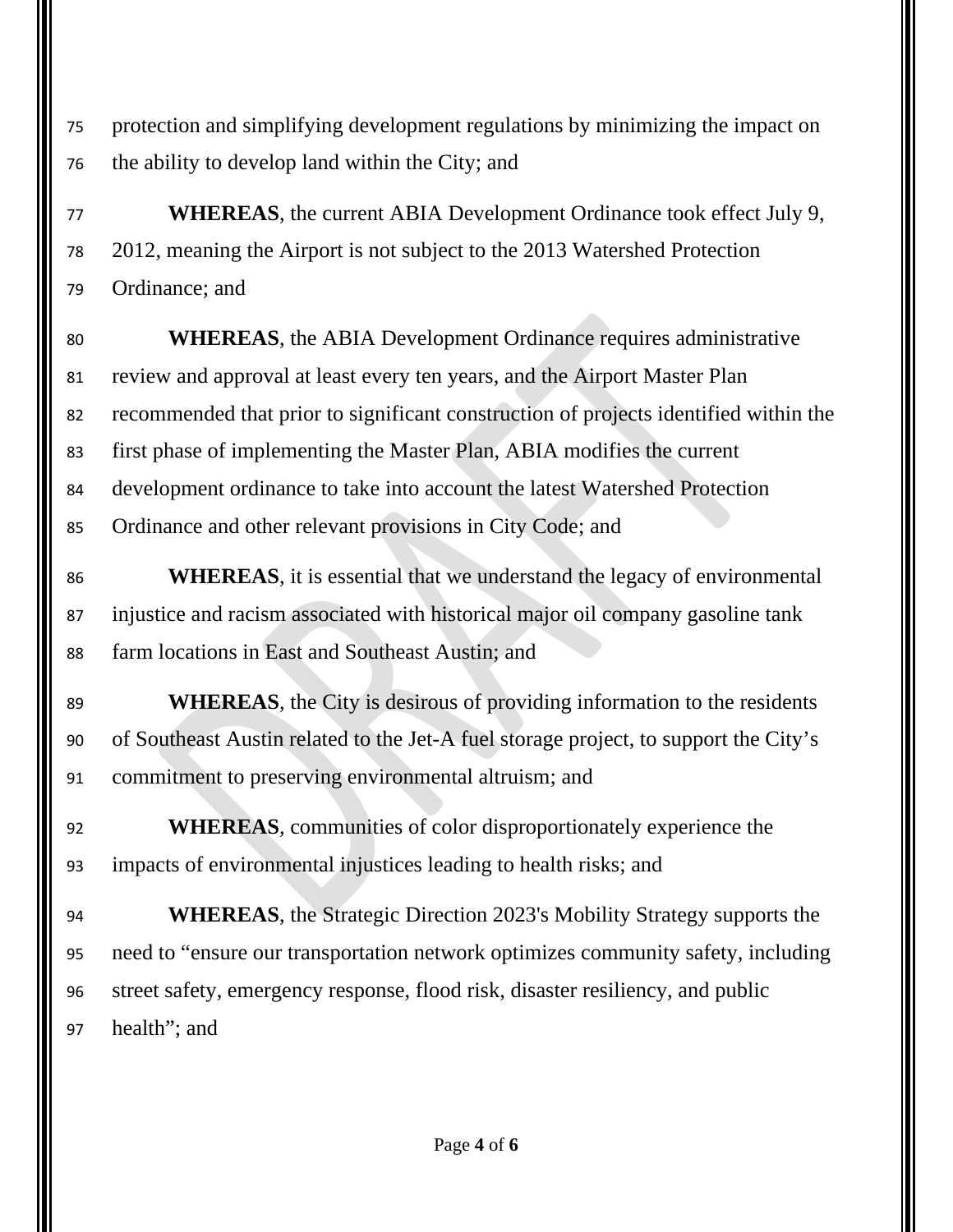| 98  | <b>WHEREAS</b> , the Strategic Direction 2023's Health & Environment Strategy       |                                                                          |  |
|-----|-------------------------------------------------------------------------------------|--------------------------------------------------------------------------|--|
| 99  | supports the need to "promote healthy living and well-being with a particular focus |                                                                          |  |
| 100 | on areas and communities with high rates of chronic disease and high-risk           |                                                                          |  |
| 101 | behaviors who lack access to services"; NOW, THEREFORE,                             |                                                                          |  |
| 102 | BE IT RESOLVED BY THE CITY COUNCIL OF THE CITY OF AUSTIN:                           |                                                                          |  |
| 103 | The City Manager is directed to:                                                    |                                                                          |  |
| 104 | (1)                                                                                 | Strike authorization from the 2020 ABIA Fuel Farm EA to relocate         |  |
| 105 |                                                                                     | the fuel facility to the west side of the Airport and until further      |  |
| 106 |                                                                                     | authorization, limit all expansion of fuel storage to the current        |  |
| 107 |                                                                                     | footprint only;                                                          |  |
| 108 | (2)                                                                                 | Identify at least three possible alternative locations to where the fuel |  |
| 109 |                                                                                     | facility could be relocated in Phase II of the proposed fuel farm        |  |
| 110 |                                                                                     | development, not including the west side location identified as the      |  |
| 111 |                                                                                     | Proposed Action in the 2020 ABIA Fuel Farm EA;                           |  |
| 112 | (3)                                                                                 | Prepare a preliminary draft Environmental Assessment considering         |  |
| 113 |                                                                                     | these possible alternative fuel facility locations for purposes of       |  |
| 114 |                                                                                     | receiving public input;                                                  |  |
| 115 | (4)                                                                                 | Include in the EA a robust environmental justice analysis with the       |  |
| 116 |                                                                                     | contribution from the City's Equity Office and local Environmental       |  |
| 117 |                                                                                     | Justice experts;                                                         |  |
| 118 | (5)                                                                                 | Provide for robust City-led public participation, including meaningful   |  |
| 119 |                                                                                     | engagement with the affected communities, on the preliminary draft       |  |
| 120 |                                                                                     | EA; and                                                                  |  |
| 121 |                                                                                     |                                                                          |  |
|     |                                                                                     |                                                                          |  |